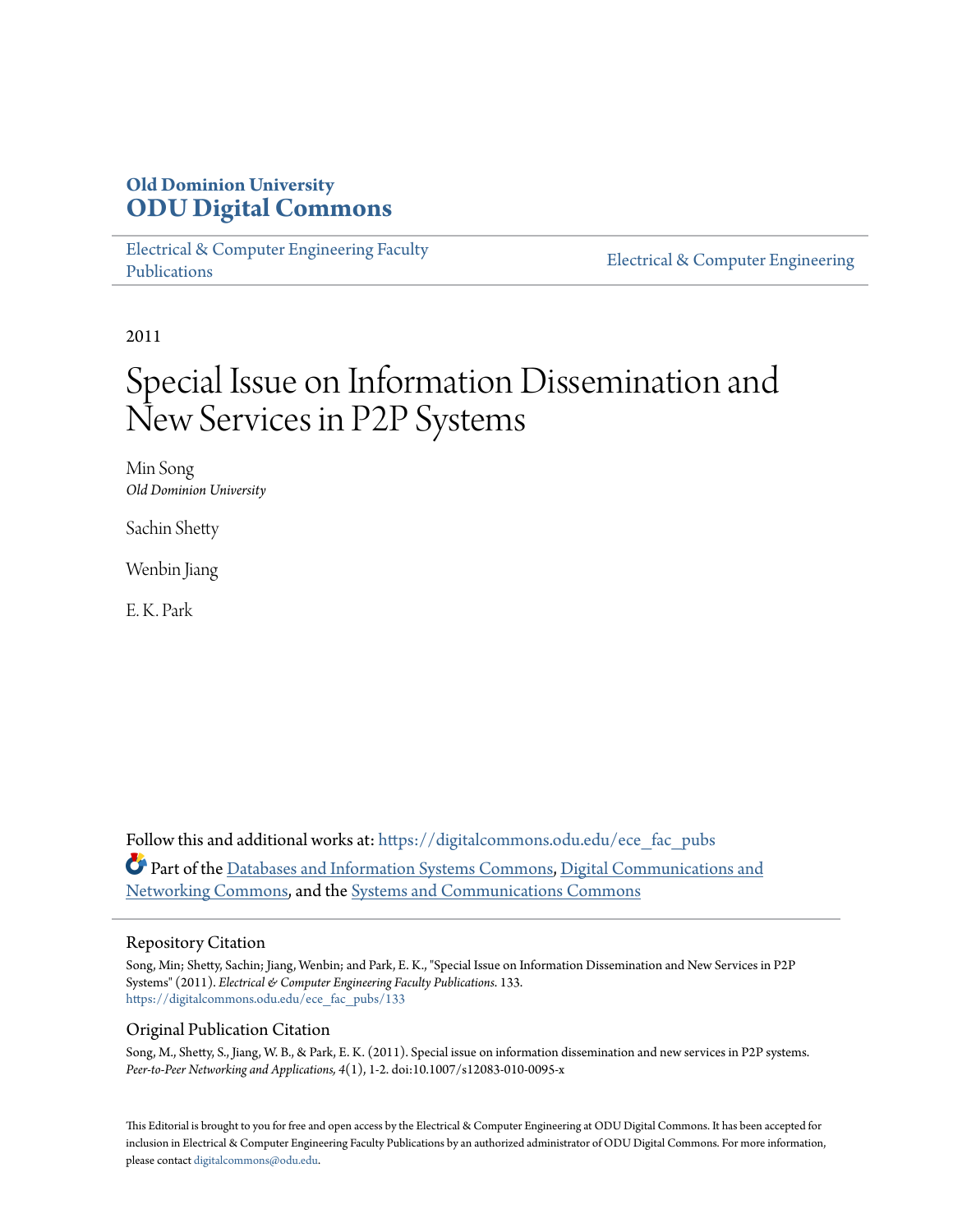#### EDITORIAL

## Special issue on information dissemination and new services in P2P systems

Min Song · Sachin Shetty · Wenbin Jiang · EK Park

Received: 5 October 2010 /Accepted: 11 October 2010 / Published online: 3 November 2010 © Springer Science + Business Media, LLC 2010

Information dissemination is an important P2P application that has received considerable research attention in recent years. P2P information dissemination systems range from simple file sharing applications to more complex systems that allows users to securely and efficiently publish, organize, index, search, update and retrieve data in a distributed storage medium. For complex P2P information dissemination systems, there is a need for features which include security, anonymity, fairness, scalability, resource management, and organization capabilities. For effective information dissemination, following features of P2P systems and infrastructure need to be updated: distributed object location and routing mechanisms, novel approaches to content replication, caching and migration, encryption,

M. Song  $(\boxtimes)$ Old Dominion University, Norfolk, VA, USA e-mail: msong@odu.edu

S. Shetty Tennessee State University, Nashville, TN, USA e-mail: sshetty@tnstate.edu

W. Jiang Huazhong University of Science and Technology, Wuhan, Hubei, China e-mail: jwbhust@gmail.com

#### E. Park

CUNY at College of Staten Island, Staten Island, NY, USA e-mail: ek.ek.park@gmail.com

authentication, access control, and resource trading and management schemes.

As P2P-based technologies play a more and more important role in the Internet, a number of new applications and services have been developed in the past few years, including file sharing, music downloading, live streaming, video on demand, and P2P based game platform. For these P2P systems, the key issues to be considered are scalability, robustness, reliability, and security. Moreover, today's networks are becoming increasingly more heterogeneous in terms of both network technologies and traffic, impacted by various factors including the wide deployment of wireless networks, diversification of multimedia formats, various requirements of different users, which brought many new challenges to P2P systems.

The Call for Papers attracted nine submissions worldwide. After a rigorous review process, five papers have been selected for publication. An outline of the selected papers is presented as follows.

The first article, by Jun-Hong Cui, et. al., attacks the problem of scalability, routing efficiency and complex query support for a P2P file sharing system. The authors propose a semantic overlay network of logical nodes, in which queries are routed on the basis of semantics. By exploiting the concepts of hierarchy and semantics, PSON has been demonstrated to support complex queries in a scalable and efficient way. The second article, by Zhipeng Ouyang, et. al., addresses a critical problem of factoring users' subjective preferences in large-scale video streaming applications. The authors derive a model and formulate the problem as a resource demand vs supply problem. A framework is presented to address the challenge via efficient bandwidth allocation and group cooperation. The